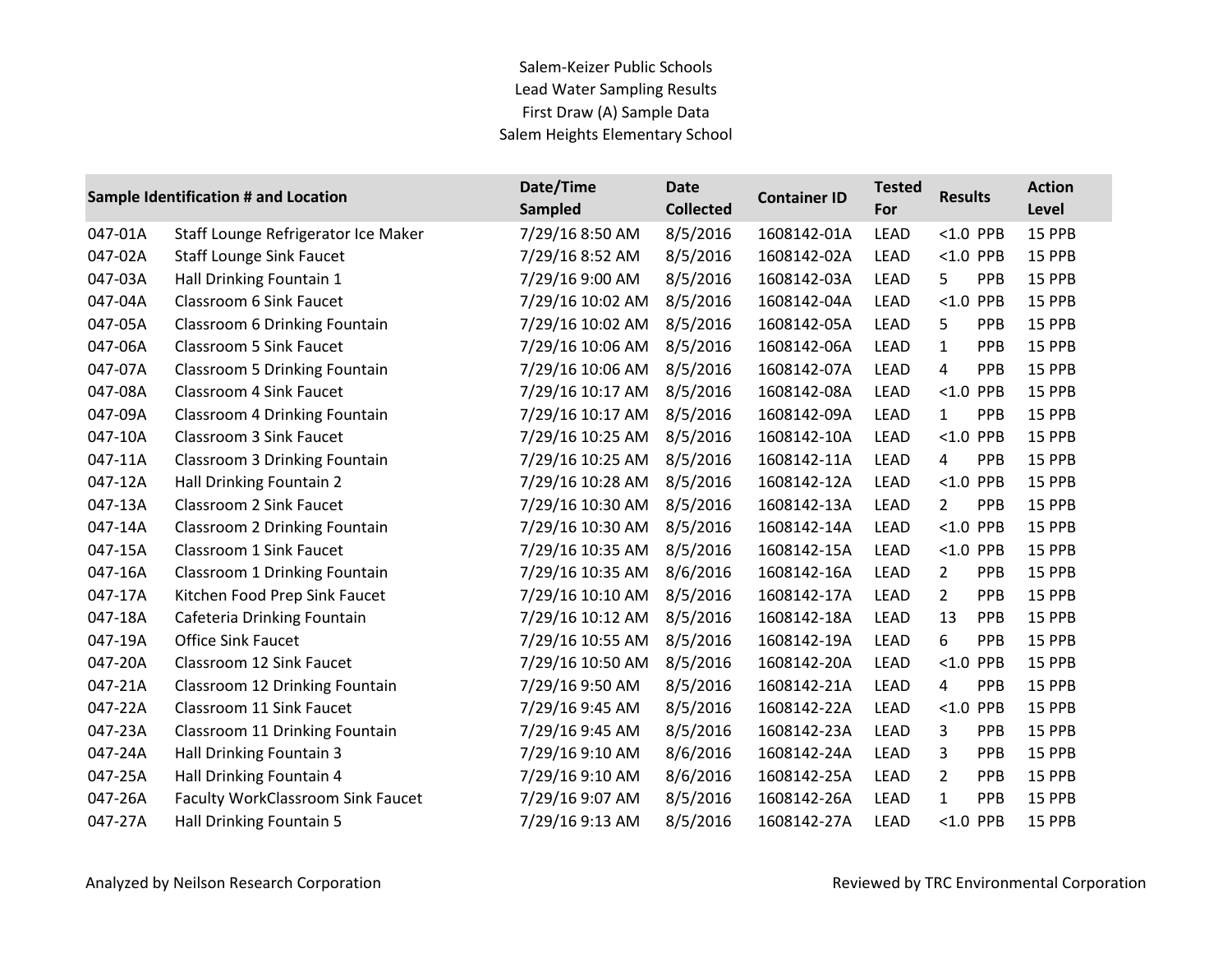## Salem-Keizer Public Schools Lead Water Sampling Results First Draw (A) Sample Data Salem Heights Elementary School

| 047-28A | <b>Classroom 13 Sink Faucet</b> | 7/29/16 9:17 AM  | 8/5/2016 | 1608142-28A | <b>LEAD</b> | 16             | <b>PPB</b> | <b>15 PPB</b> |
|---------|---------------------------------|------------------|----------|-------------|-------------|----------------|------------|---------------|
| 047-29A | Classroom 13 Drinking Fountain  | 7/29/16 9:17 AM  | 8/5/2016 | 1608142-29A | <b>LEAD</b> | 5              | <b>PPB</b> | 15 PPB        |
| 047-30A | Classroom 14 Sink Faucet        | 7/29/16 9:19 AM  | 8/5/2016 | 1608142-30A | <b>LEAD</b> | 1              | <b>PPB</b> | 15 PPB        |
| 047-31A | Classroom 14 Drinking Fountain  | 7/29/16 9:19 AM  | 8/5/2016 | 1608142-31A | <b>LEAD</b> | 4              | <b>PPB</b> | <b>15 PPB</b> |
| 047-32A | Music 18 Sink Faucet            | 7/29/16 9:26 AM  | 8/5/2016 | 1608142-32A | <b>LEAD</b> | < 1.0          | <b>PPB</b> | 15 PPB        |
| 047-33A | Music 18 Drinking Fountain      | 7/29/16 9:26 AM  | 8/5/2016 | 1608142-33A | <b>LEAD</b> | 4              | <b>PPB</b> | <b>15 PPB</b> |
| 047-34A | Classroom 18 Sink Faucet        | 7/29/16 9:23 AM  | 8/5/2016 | 1608142-34A | <b>LEAD</b> | < 1.0          | <b>PPB</b> | 15 PPB        |
| 047-35A | Classroom 18 Drinking Fountain  | 7/29/16 9:23 AM  | 8/5/2016 | 1608142-35A | <b>LEAD</b> | 5.             | <b>PPB</b> | 15 PPB        |
| 047-36A | Classroom 16 Sink Faucet        | 7/29/16 9:30 AM  | 8/5/2016 | 1608142-36A | <b>LEAD</b> | < 1.0          | <b>PPB</b> | 15 PPB        |
| 047-37A | Classroom 16 Drinking Fountain  | 7/29/16 9:30 AM  | 8/5/2016 | 1608142-37A | <b>LEAD</b> | 3              | <b>PPB</b> | 15 PPB        |
| 047-38A | Classroom 17 Sink Faucet        | 7/29/16 9:38 AM  | 8/5/2016 | 1608142-38A | <b>LEAD</b> | < 1.0          | <b>PPB</b> | 15 PPB        |
| 047-39A | Classroom 17 Drinking Fountain  | 7/29/16 9:38 AM  | 8/5/2016 | 1608142-39A | LEAD        | 3              | <b>PPB</b> | 15 PPB        |
| 047-40A | Classroom 20 Sink Faucet        | 7/29/16 9:41 AM  | 8/5/2016 | 1608142-40A | LEAD        | < 1.0          | <b>PPB</b> | 15 PPB        |
| 047-41A | Classroom 20 Drinking Fountain  | 7/29/16 9:41 AM  | 8/5/2016 | 1608142-41A | LEAD        | 3              | <b>PPB</b> | 15 PPB        |
| 047-42A | Classroom 23 Sink Faucet        | 7/29/16 12:19 PM | 8/5/2016 | 1608142-42A | LEAD        | 3              | <b>PPB</b> | 15 PPB        |
| 047-43A | Classroom 24 Sink Faucet        | 7/29/16 12:21 PM | 8/5/2016 | 1608142-43A | LEAD        | 3              | <b>PPB</b> | 15 PPB        |
| 047-45A | Classroom 19 Sink Faucet        | 7/29/16 9:34 AM  | 8/5/2016 | 1608142-44A | LEAD        | $\overline{2}$ | <b>PPB</b> | 15 PPB        |
| 047-46A | Classroom 19 Drinking Fountain  | 7/29/16 9:34 AM  | 8/5/2016 | 1608142-45A | <b>LEAD</b> | < 1.0          | <b>PPB</b> | 15 PPB        |

### EPA Action Level for Lead n Schools is 20 PPB

**SKPS Action Level for Lead is 15 PPB**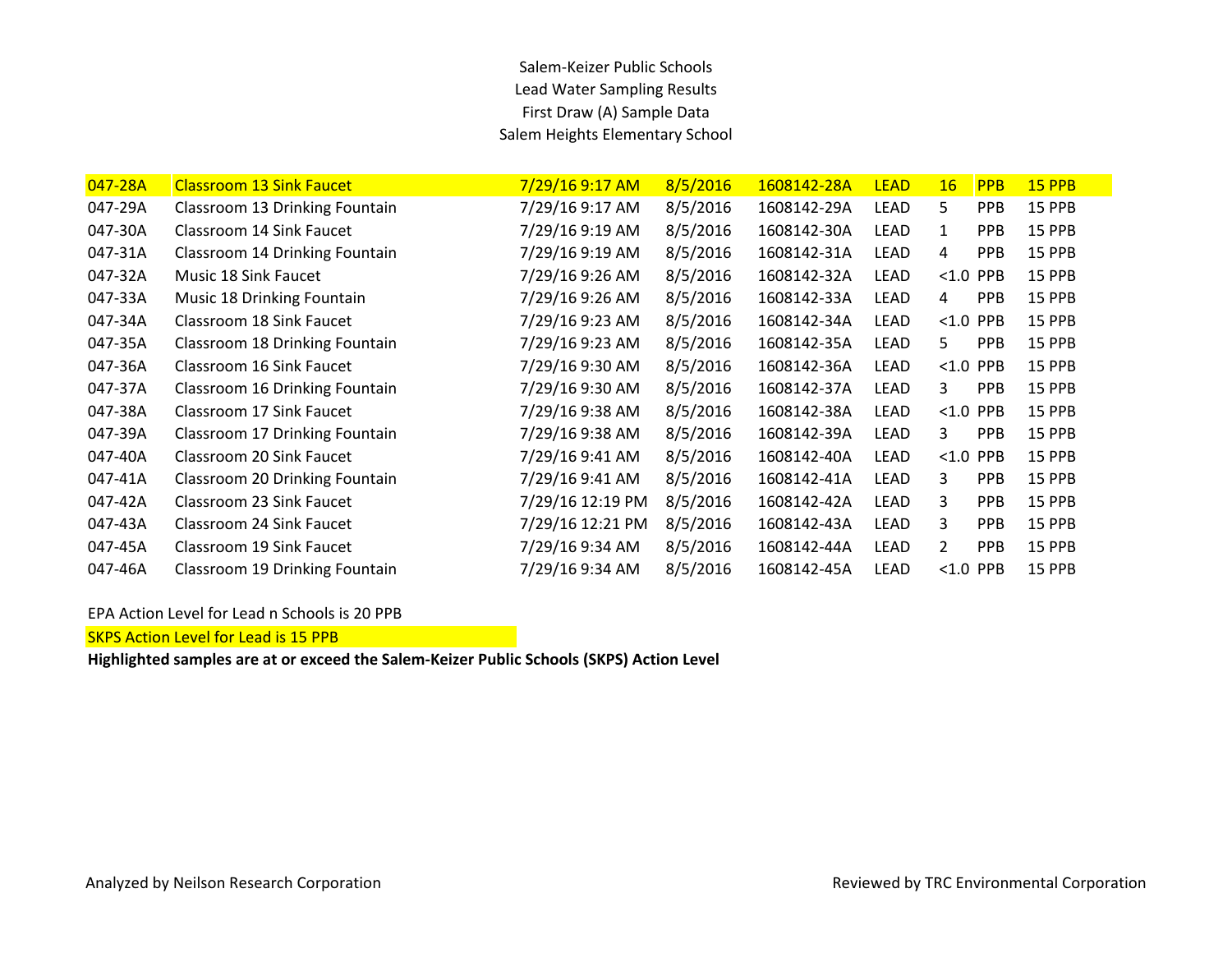## Salem-Keizer Public Schools Lead Water Sampling Results Flushed (B) Sample Data Salem Heights Elementary School

| <b>Sample Identification # and Location</b>                                              | Date/Time<br><b>Collected</b> | <b>Date</b><br>Analyzed | <b>Container ID</b> | <b>Tested</b><br>For | <b>Result</b>   | <b>Action</b><br>Level |
|------------------------------------------------------------------------------------------|-------------------------------|-------------------------|---------------------|----------------------|-----------------|------------------------|
| 047-28B Classroom 13 Sink Faucet                                                         | 7/29/16 9:18 AM 8/31/2016     |                         | 1608143-27A         | LEAD                 | <b>PPB</b><br>2 | 15 PPB                 |
|                                                                                          |                               |                         |                     |                      |                 |                        |
| EPA Action Level for Lead in Schools is 20 PPB                                           |                               |                         |                     |                      |                 |                        |
| <b>SKPS Action Level for Lead is 15 PPB</b>                                              |                               |                         |                     |                      |                 |                        |
| Highlighted samples are at or exceed the Salem-Keizer Public Schools (SKPS) Action Level |                               |                         |                     |                      |                 |                        |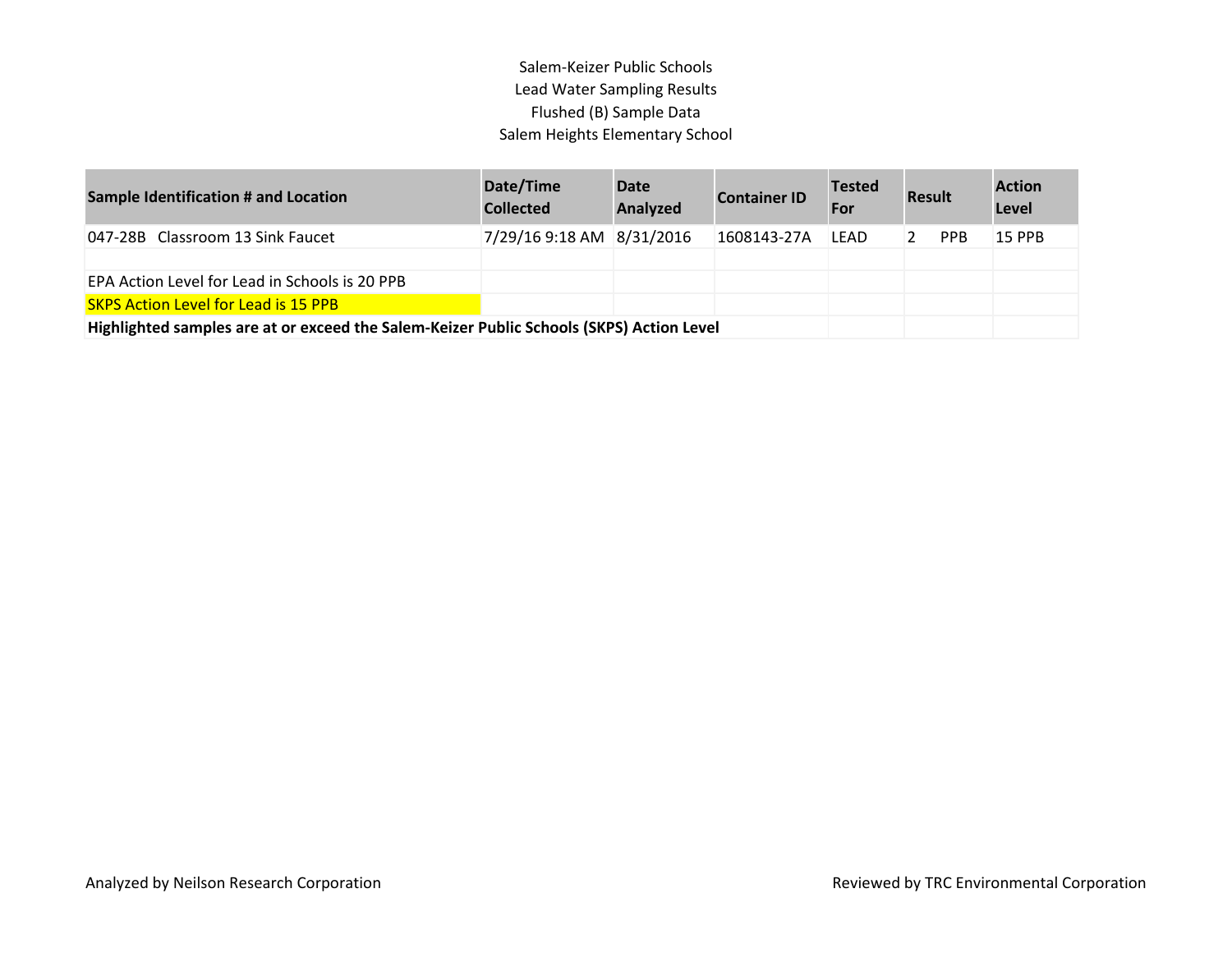Salem-Keizer Public Schools Lead Water Sampling Results First Draw (C) Sample Data Salem Heights Elementary School

| Sample Identification # and Location | Date/Time<br><b>Sampled</b>        | Date<br><b>Collected</b> | <b>Container</b><br>ID | <b>Tested</b><br>For | <b>Result</b> | <b>Action</b><br>Level |  |
|--------------------------------------|------------------------------------|--------------------------|------------------------|----------------------|---------------|------------------------|--|
| 047-28C Classroom 13 Sink Faucet     | 10/27/16 5:00 AM  10/28/2016 65870 |                          |                        | LEAD.                | 9 PPB         | 15 PPB                 |  |

EPA Action Level for Lead n Schools is 20 PPB

SKPS Action Level for Lead is 15 PPB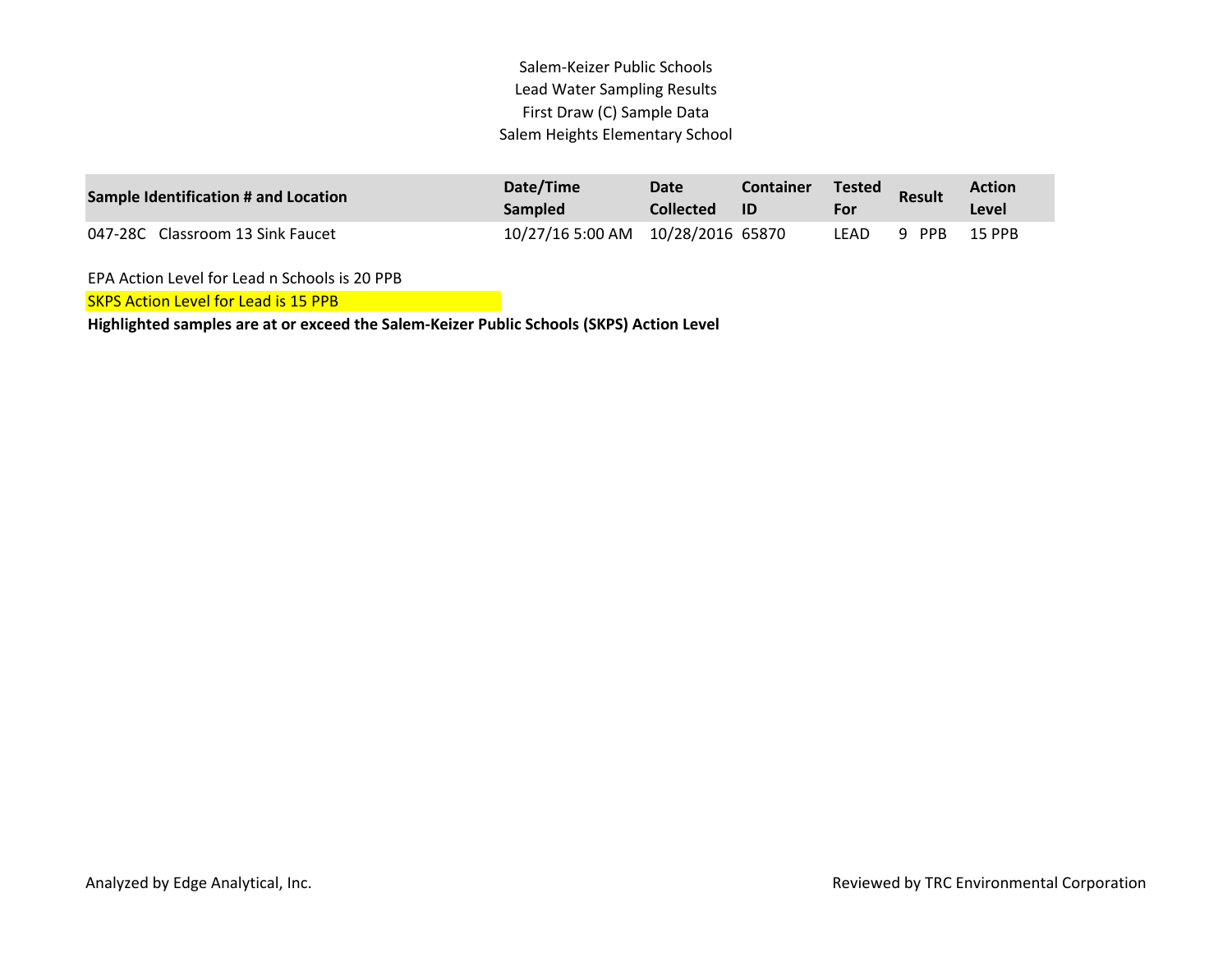Salem-Keizer Public Schools Lead Water Sampling Results First Draw (C) Sample Data Salem Heights Elementary School

| <b>Sample Identification # and Location</b>    | Date/Time<br><b>Sampled</b> | Date<br>Analyzed | <b>Container ID</b> | Tested<br>For | <b>Results</b> | <b>Action</b><br>Level |  |
|------------------------------------------------|-----------------------------|------------------|---------------------|---------------|----------------|------------------------|--|
| 047-18C Cafeteria Drinking Fountain (Replaced) | 8/4/17 7:30 AM              | 8/7/2017         | 43362               | LEAD          | 3 PPB          | 15 PPB                 |  |

EPA Action Level for Lead in Schools is 20 PPB

**SKPS Action Level for Lead is 15 PPB**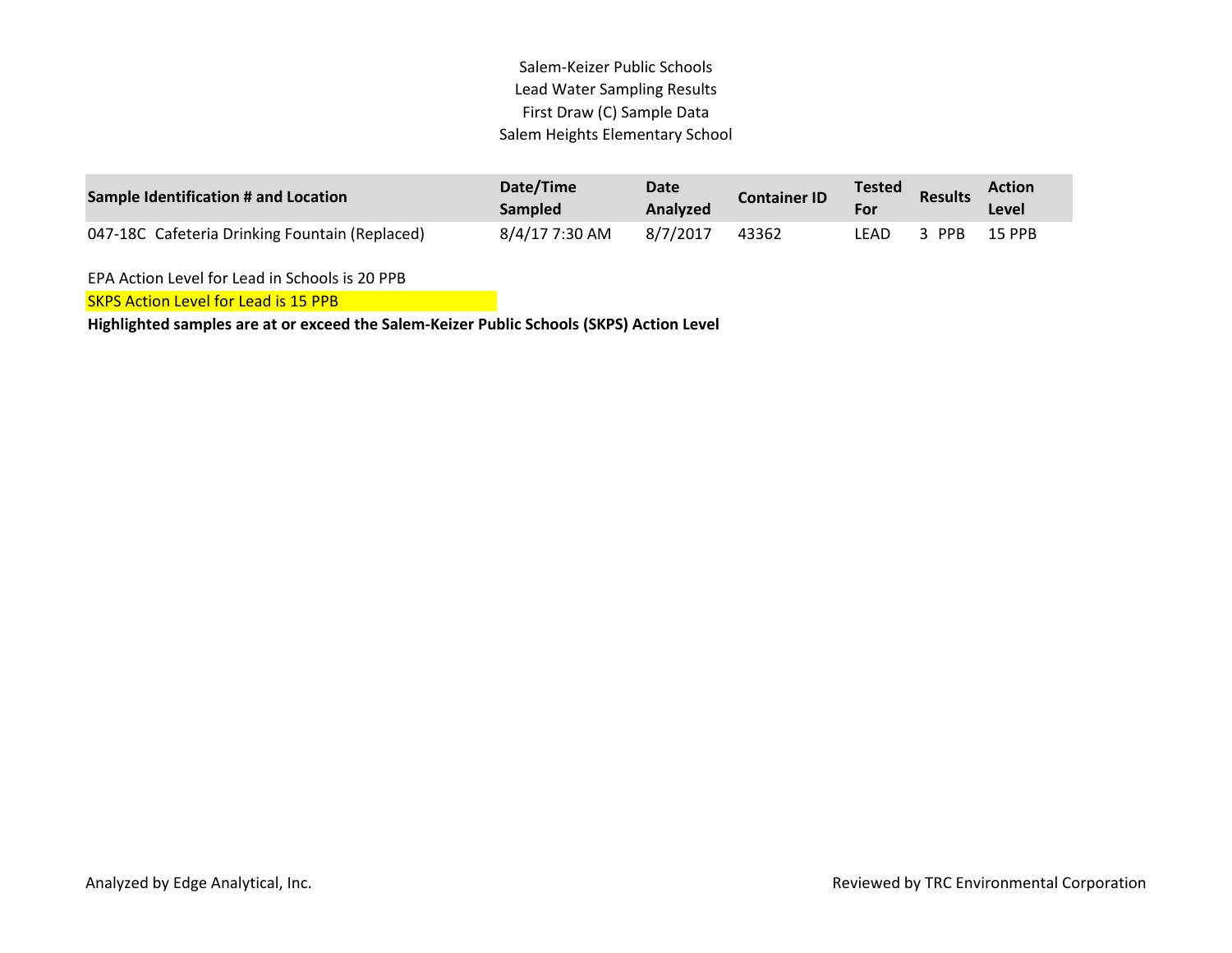## Salem-Keizer Public Schools Lead Water Sampling Results First Draw (A) Sample Data Salem Heights Elementary School

|         | <b>Sample Identification # and Location</b> | Date/Time<br><b>Sampled</b> | Date<br><b>Collected</b> | <b>Container ID</b> | <b>Tested</b><br>For | <b>Results</b> |      | <b>Action</b><br>Level |
|---------|---------------------------------------------|-----------------------------|--------------------------|---------------------|----------------------|----------------|------|------------------------|
| 047-47A | Basement Room 21 Drinking Fountain          | 9/1/2017 8:14               | 9/5/2017                 | 50667               | LEAD                 | 11             | PPB  | 15 PPB                 |
| 047-48A | Basement Storage Sink Faucet                | 9/1/2017 8:13               | 9/5/2017                 | 50668               | LEAD.                |                | PPB. | 15 PPB                 |

EPA Action Level for Lead n Schools is 20 PPB

SKPS Action Level for Lead is 15 PPB